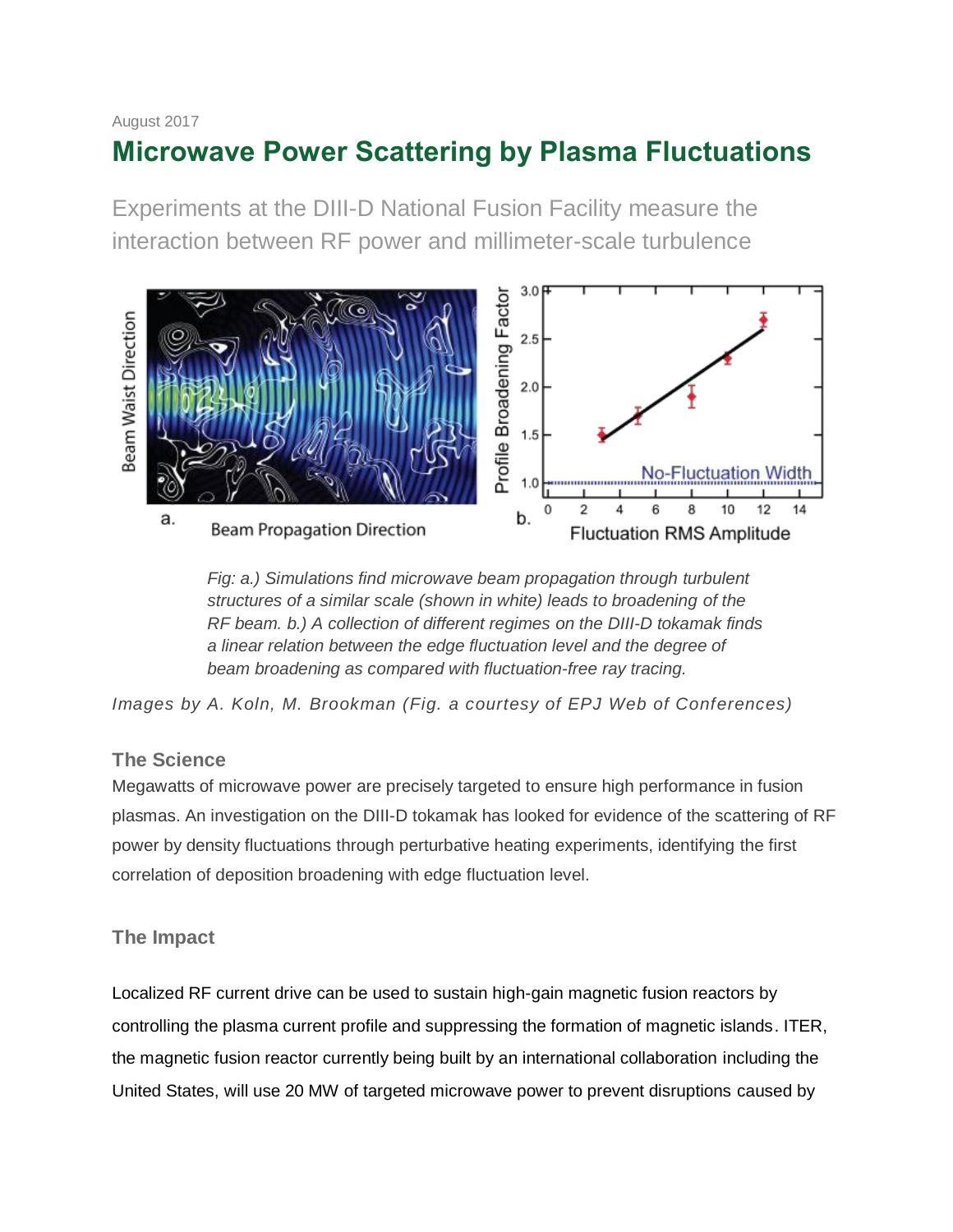magnetic islands and improve plasma confinement. Broadening of the RF deposition, evidenced for the first time in this work from the response of the electron temperature to RF heating modulations, could increase the power or modulation requirements of this technique.

#### **Summary**

In a set of DIII-D experiments, a variation of edge conditions over different plasma regimes produce an order of magnitude variation in edge RMS density turbulence measured by Doppler Backscattering. Analysis of microwave power modulation in these discharges has found an x1.4-2.7 broadening of the radial deposition of electron cyclotron waves as compared with TORAY-GA, the ray tracing code which has been used to compute power requirements for the ITER fusion reactor [1]. Density fluctuations present in the tokamak edge have been predicted to forward scatter RF waves with comparable wavelength [2]. This work supports a strong linear correlation between RMS fluctuation amplitude and the degree of broadening which has only previously been simulated [3]. These experiments provide a dataset against which of fluctuation-sensitive RF propagation simulations are being compared.

# **Contact**

Michael William Brookman Institute for Fusion Studies, University of Texas at Austin brookmanmw@fusion.gat.com

# **Funding**

This material is based upon work supported by the Department of Energy, Office of Fusion Energy Sciences, using the DIII-D National Fusion Facility, a DOE Office of Science user facility, under Award DE-FC02-04ER54698 and DE-FG03-97ER54415. DIII-D data shown in this paper can be obtained in digital format by following the links at https://fusion.gat.com/global/D3D\\_DMP

#### **Publications**

"Experimental Measurement of ECH Deposition Broadening: Beyond Anomalous Transport" M.W. Brookman *et al, EPJ. Web,.* Accepted for Publication (2016)

"Experimental Evidence of Edge Fluctuation Broadening of ECH Deposition at DIII-D" M.W. Brookman et al, *Bull. Amer. Phys. Soc* T04.00014 (2016)